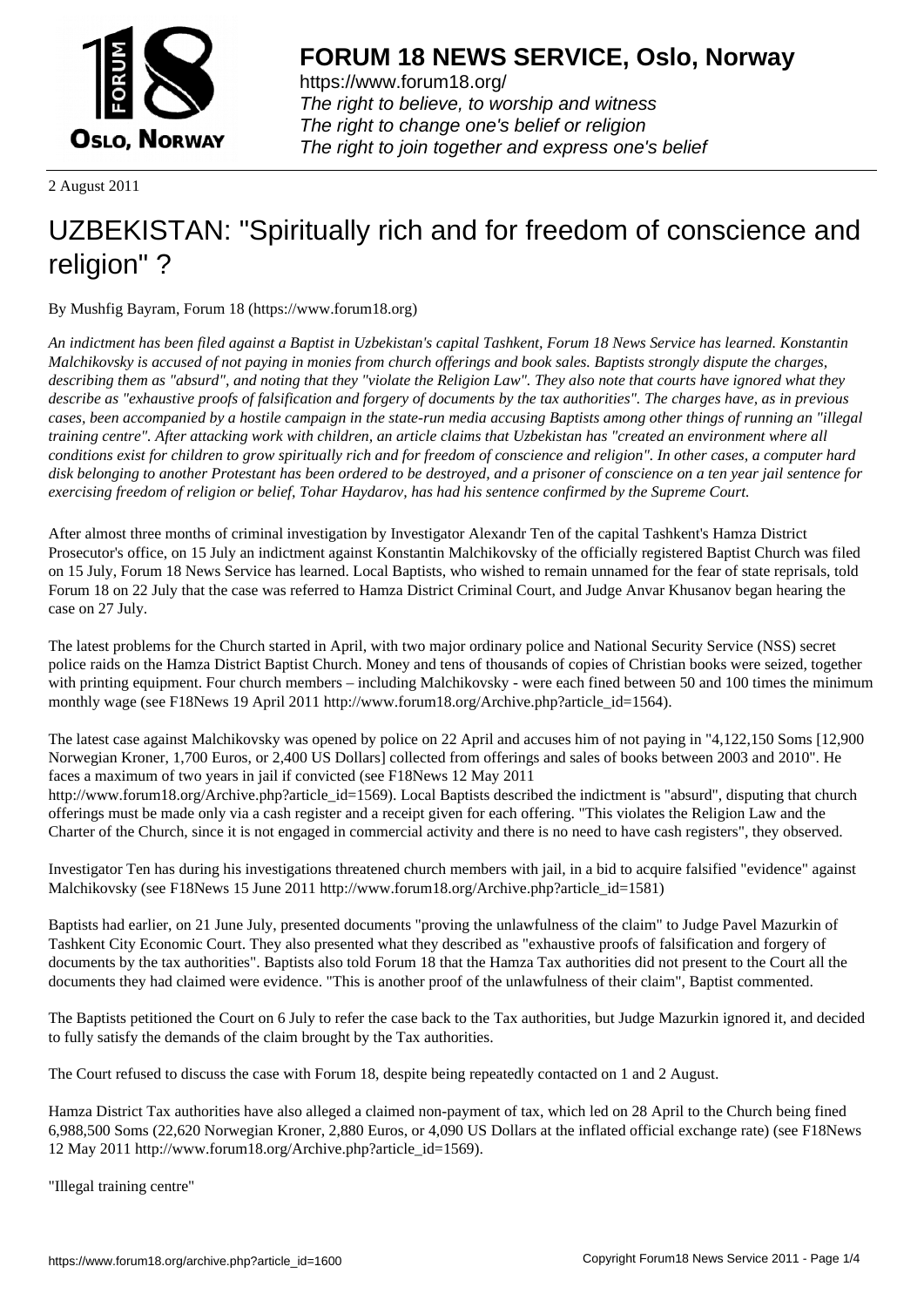article entitled "Children are under threat!" The article states that police raided an "illegal training centre" and "discovered that the training centre belongs to Baptists such as Konstantin Malchikovsky, who are known for their yearning to attract people to the Church from infancy." The article also names two other Baptists. "Apparently, these people did not draw the necessary conclusions, and continued their illegal actions," the article claims.

During the raid the authorities confiscated "a great volume of illegal religious literature, as well as those hand-made at the training centre." The books were in Uzbek and Russian languages for children of ages between 5 and 15.

### Fictitious informer?

Sergei Yegorov, the author of the article, states that an "S. I. Tinin" at the beginning of April tipped off law-enforcement agencies about "illegal activity" by Baptists. The article claims that "it is not the first time" that "Tinin" reported "crimes of the Baptists". Yegorov states that "Tinin" in 2009 informed the authorities on the Baptists' summer children's camp Joy, where the Baptists "brain-washed our children with religion."

Forum 18 has been told by sources in Uzbekistan that the names of authors, or any other names given in such articles, may be fictitious. They may, Forum 18 has been told, be written by the NSS secret police and published with minor variations in different media under different names.

The article was reprinted by the regnum.ru Russian news agency a week later, under the title "Illegal training centre of Baptists exposed in the capital of Uzbekistan." The agency said that the information was provided by a source from the law-enforcement organs of Uzbekistan.

### Summer camp cases

Referring again to the summer camp, the author states: "How else one can explain such audacious behaviour of those who after even being made accountable, already in a different district of the city organised children's and youth worship services, taught religious classes without having any authorisation to do so."

The children's camp cases were brought against Baptists who had run a legal children's summer camp (see F18News 7 December 2009 http://www.forum18.org/Archive.php?article\_id=1384). These cases led to the removal of the country's registered Baptist Union's leadership and the payment by them of large fines for alleged unpaid tax, which charges Baptists strongly refuted. As in the latest cases against Hamza Baptists, a campaign of media intolerance accompanied the earlier cases. The authorities also bullied parents and children, forcing children to write statements that they would not attend churches. This is part of frequent state-sponsored media attacks on religious believers of all faiths and freedom of religion and belief (see F18News 22 February 2010 http://www.forum18.org/Archive.php?article\_id=1411).

"Spiritually rich and for freedom of conscience and religion"

Ironically, the article states that Uzbekistan has "created an environment where all conditions exist for children to grow spiritually rich and for freedom of conscience and religion."

"Today we are trying to protect our children from all kinds of questionable religious doctrines (..) However, unfortunately, we come across people who against the laws at any cost try to capture the minds of our children and use them for their selfish purposes."

There do not appear to have been further media attacks on the Baptists, or other religious communities, since the 17 June article.

#### Property ordered to be destroyed

Following an earlier court hearing, Judge Kholmurod Berdyklichev of Tashkent's Yakkasaray District Court on 11 July ordered that a computer hard disk seized from Anvar Rajapov, a Protestant from Tashkent, should be destroyed. The court decision, seen by Forum 18, reads that an addition will be made to its decision from 14 April. "The computer hard disk confiscated from Anvar Rajapov shall be destroyed," it clarifies. A source from Tashkent who wished to remain unnamed, for fear of state reprisals, told Forum 18 on 15 April that when Rajapov asked the Court to return his hard disk about which no decision was made, Judge told him on 11 July that hard disk was "by a mistake not shown in the original decision as confiscated."

Following a raid on his home, confiscations of about 250 religious books and recordings, a computer and his passport, Rajapov was fined 80 times the minimum monthly wage. Police threatened to assault him if he appealed against this, stating that: "No one has the right in Uzbekistan to challenge court decisions" (see F18News 15 June 2011

http://www.forum18.org/Archive.php?article\_id=1581). He was also the target of hostile media attacks (see F18News 12 May 2011 http://www.forum18.org/Archive.php?article\_id=1569).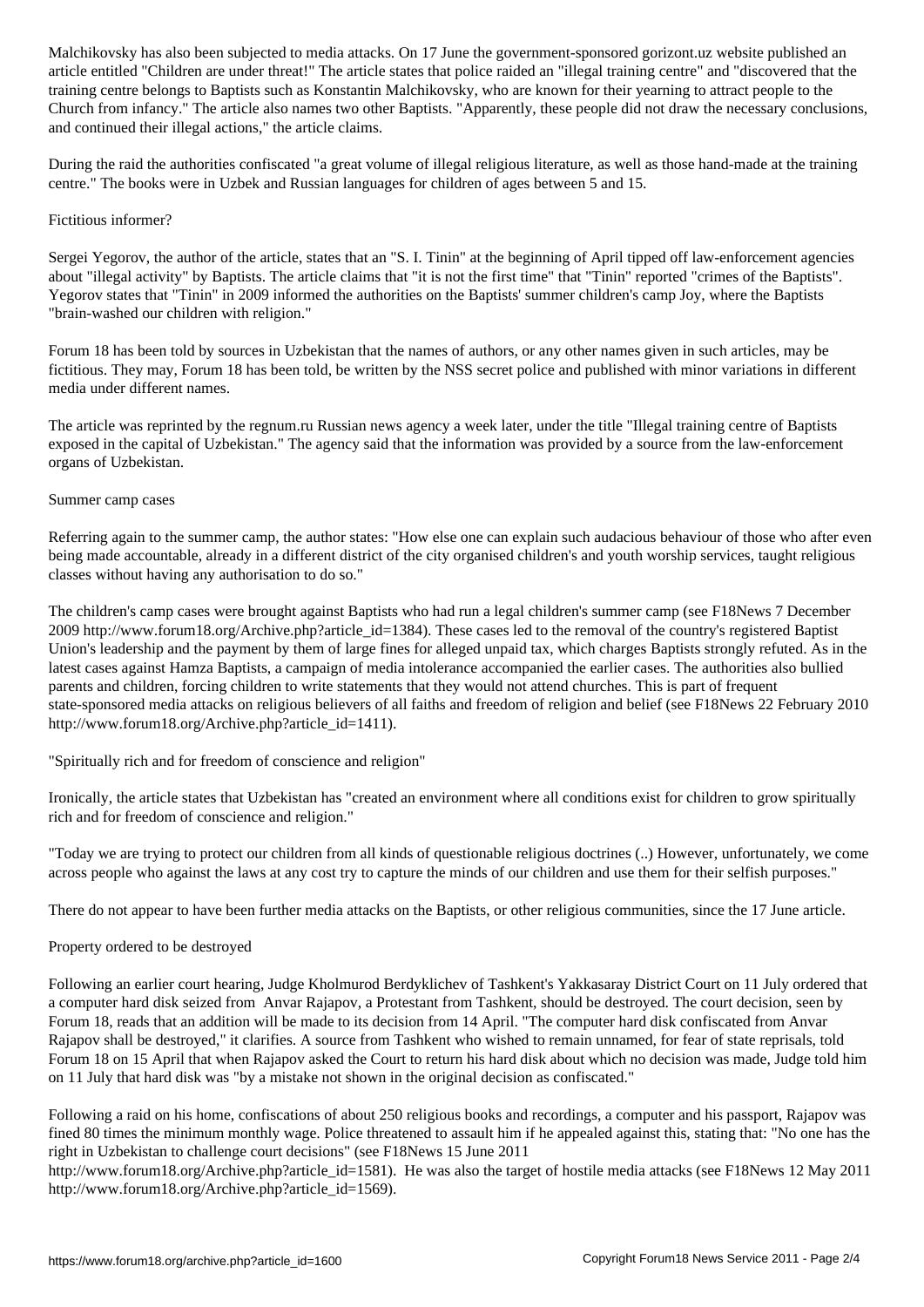asked Rajapov to come to Court on 11 July. On that date Berdyklichev handed over the order that the hard disk be destroyed, an addition to the earlier court ruling on the case. Rajapov had twice unsuccessfully appealed to Tashkent Criminal Court, but Judges Arofat Alimova and Vahidjon Sharipov on 20 May and 30 June respectively upheld the earlier verdict.

The Court refused to discuss the case with Forum 18, despite being repeatedly contacted on 1 and 2 August.

Supreme Court upholds criminal conviction

The conviction of a Baptist prisoner of conscience on a ten year jail sentence, Tohar Haydarov, has been upheld for the second time by the Supreme Court. Judge Dilbar Suyunova, in an official letter dated 4 February, stated that she upheld the original sentence. Baptists, who wished to remain unnamed for fear of state reprisals, told Forum 18 on 2 August that Haydarov only learned of the letter at the beginning of July. The letter, seen by Forum 18, was addressed to Jompulat Abdullayev, head of Prison 64/49 where Haydarov is being held.

"Public danger"

"The Court correctly stated the criminal act of Tohar Haydarov, and the punishment was given in proportion to the act, taking into account the public danger of the act", Judge Suyunova's letter states. Forum 18 tried to speak to the Judge on 2 August, but officials refused to facilitate this.

Church members have consistently maintained that allegations against Haydarov were fabricated, as a way to punish him for exercising his freedom of religion or belief. He was sentenced to ten years' imprisonment on 9 March 2010 for "illegal sale of narcotic or psychotropic substances in large quantities", and Syrdarya Regional Court had upheld the sentence on appeal in April (see F18News 16 September 2010 http://www.forum18.org/Archive.php?article\_id=1489). Baptists have twice appealed against the sentence to the Supreme Court, citing new evidence of Haydarov's innocence (see F18News 21 December 2010 http://www.forum18.org/Archive.php?article\_id=1524).

Baptists are preparing to appeal to the Supreme Court against Judge Suyunova's decision, as two more appeals can be made. They state that the Supreme Court "did not take into account statements from his mother, sister and neighbours of his innocence".

"I wish so much to attend worship services"

People who have met Haydarov say that he continues to hold his faith. Prison authorities have shown him a sack of letters sent to him, but he is not being allowed to read them. The authorities claim this is because there are "too many citations from the Bible in them". Haydarov has asked that parcels not be sent to him, as they are not delivered.

Letters can be sent to Haydarov at:

UYa 64/49

otryad 13

pos. Shaikh-Ali

g. Karshi,

Kashkadarya Region,

180020 Uzbekistan

Haydarov has asked Christians to "appreciate dearly your worship services, and listen attentively to the sermons. I so much wish to attend worship services, but alas I don't have the opportunity". Baptists in Uzbekistan have asked that Christians pray for Haydarov. (END)

For a personal commentary by a Muslim scholar, advocating religious freedom for all as the best antidote to Islamic religious extremism in Uzbekistan, see http://www.forum18.org/Archive.php?article\_id=338.

For more background, see Forum 18's Uzbekistan religious freedom survey at http://www.forum18.org/Archive.php?article\_id=1170.

Full reports on freedom of thought, conscience and belief in Uzbekistan can be found at http://www.forum18.org/Archive.php?query=&religion=all&country=33.